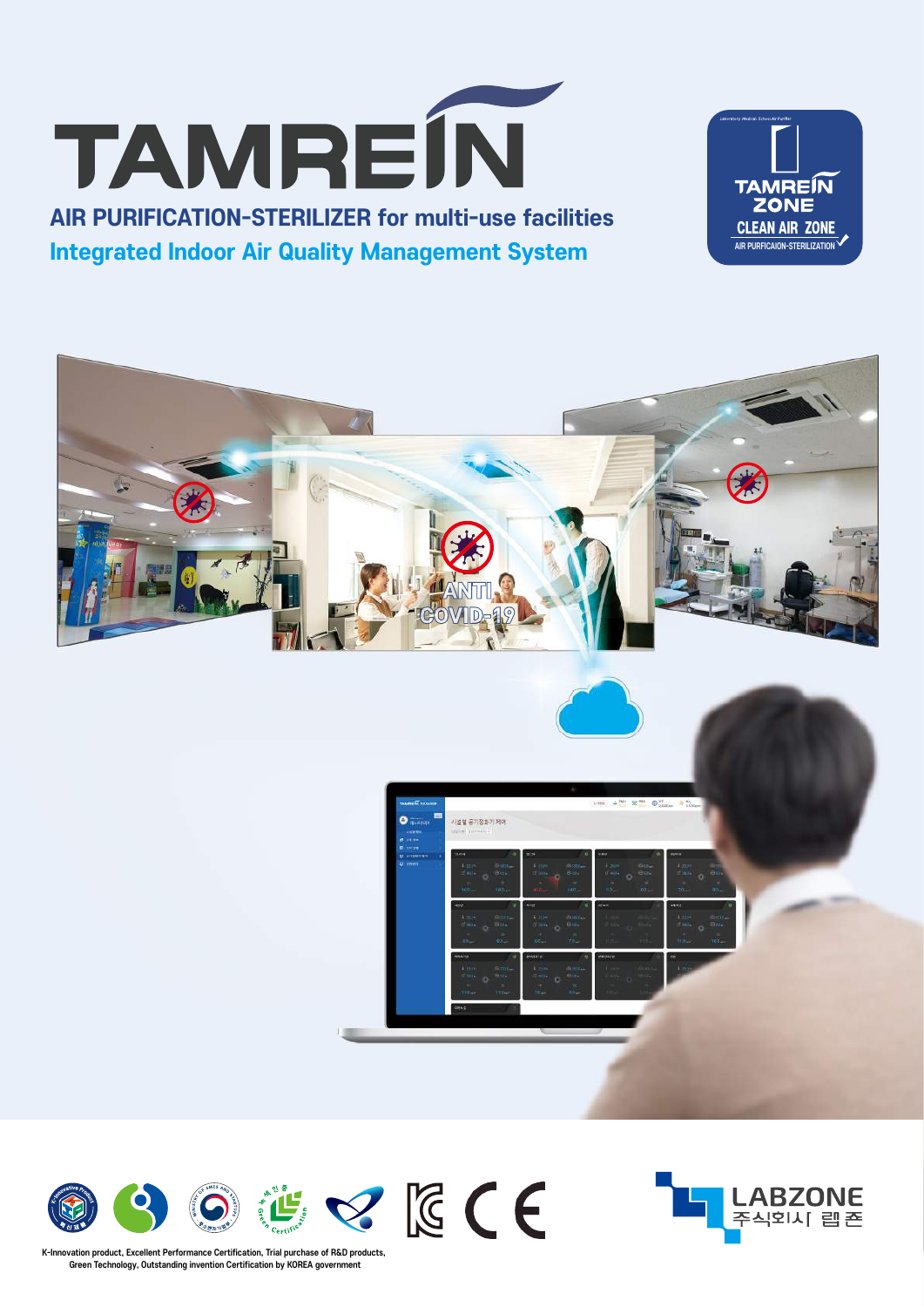# Just removing fine dust does not improve indoor air. Airborne virus sterilization and removal of hazardous gases are required.



- H1N1 (Novel swine origin influenza A) removal rate 99.99%
- Formaldehyde, Toluene (Class 1 carcinogen) removal rate 99.5%
- $\bullet$  0.3µm particle removal rate  $99.9\%$
- Klebsiella Pneumoniae , E.coli, MRSA, Pseudomonas Aeruginosa removal rate 99.9%
- · Airborne Virus, Bacteria removal rate 96% Accredited testing agency *KCL* and Marketing and Marketing and Marketing and Marketing Labraceting Labraceting Labraceting Labraceting Labraceting Labraceting Labraceting Labraceting Labraceting Labraceting Labraceting La



Monitoring of Air Quality and Equipment Integrated remote Control<br>Integrated remote Control by real time measured Air Quality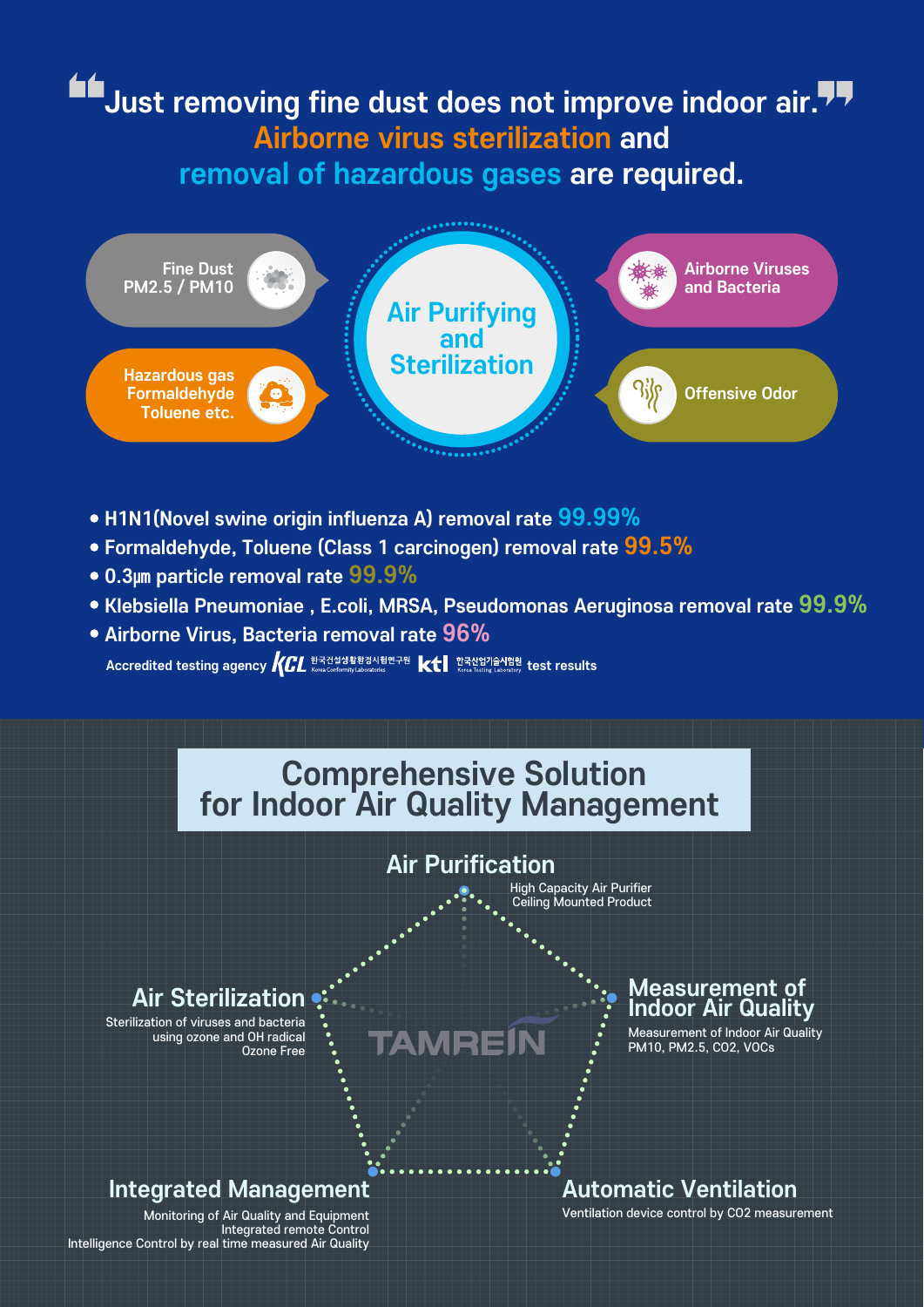## **Air Purification Sterilizer (Ceiling mounted type)**



### **Specification**

| <b>Dimension</b>               | $950 \times 950 \times 500$ (H) mm |                                                                              | Air Volume   | approximately 1,000CMH       |                                                                          |  |
|--------------------------------|------------------------------------|------------------------------------------------------------------------------|--------------|------------------------------|--------------------------------------------------------------------------|--|
| <b>Filter</b><br><b>System</b> | <b>Particle Filter</b>             | Pre Filter - Remove dust                                                     | Control      | <b>Manual Mode</b>           | 4 Step Speed Control                                                     |  |
|                                |                                    | HEPA Filter - Remove fine dust, H13                                          |              | <b>Auto Mode</b>             | Automatic operation by real-time<br>measured indoor air pollution levels |  |
|                                | <b>Hybrid Filter</b>               | Remove high-concentration hazardous<br>chemicals & offensive odor substances |              | <b>Sterilization</b><br>Mode | Plasma sterilization                                                     |  |
|                                |                                    | <b>Plasma Filter</b> Remove airborne viruses and bacteria                    | <b>Power</b> | 220V-50/60Hz, Max. 230W      |                                                                          |  |

#### Indoor Air Quality Monitor

- Real-time indoor pollution level measurement ► Mode (Auto, Manual, Sterilization) (PM10, PM2.5, CO2, VOC, Temp/Humid)
- Display remaining filter life
- Operation status display
- Interlinked with Integrated indoor air quality management system





Filter size is proportional to filter life and purification efficiency.

GAS Filter(Hybrid) 610x550x40(t)mm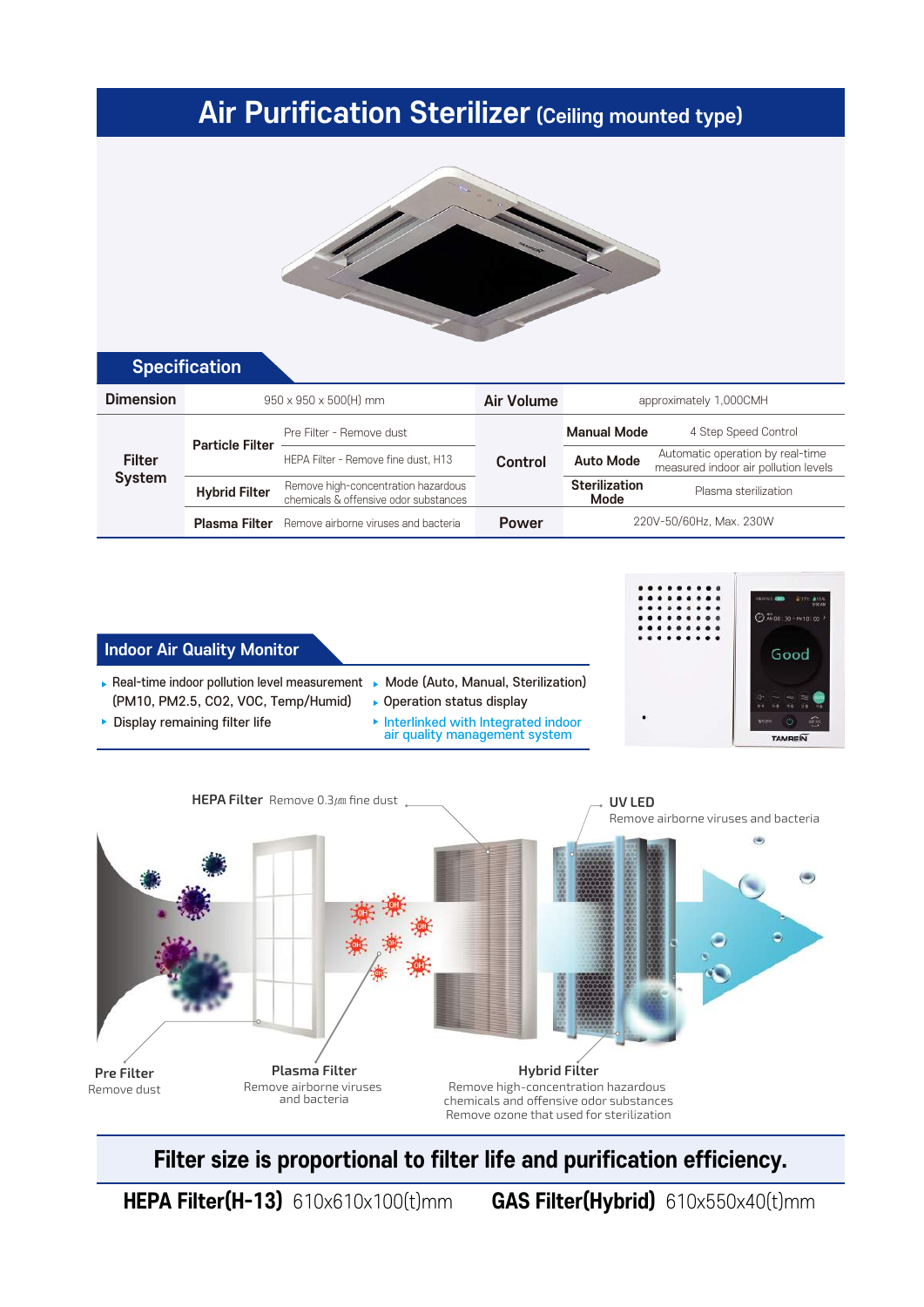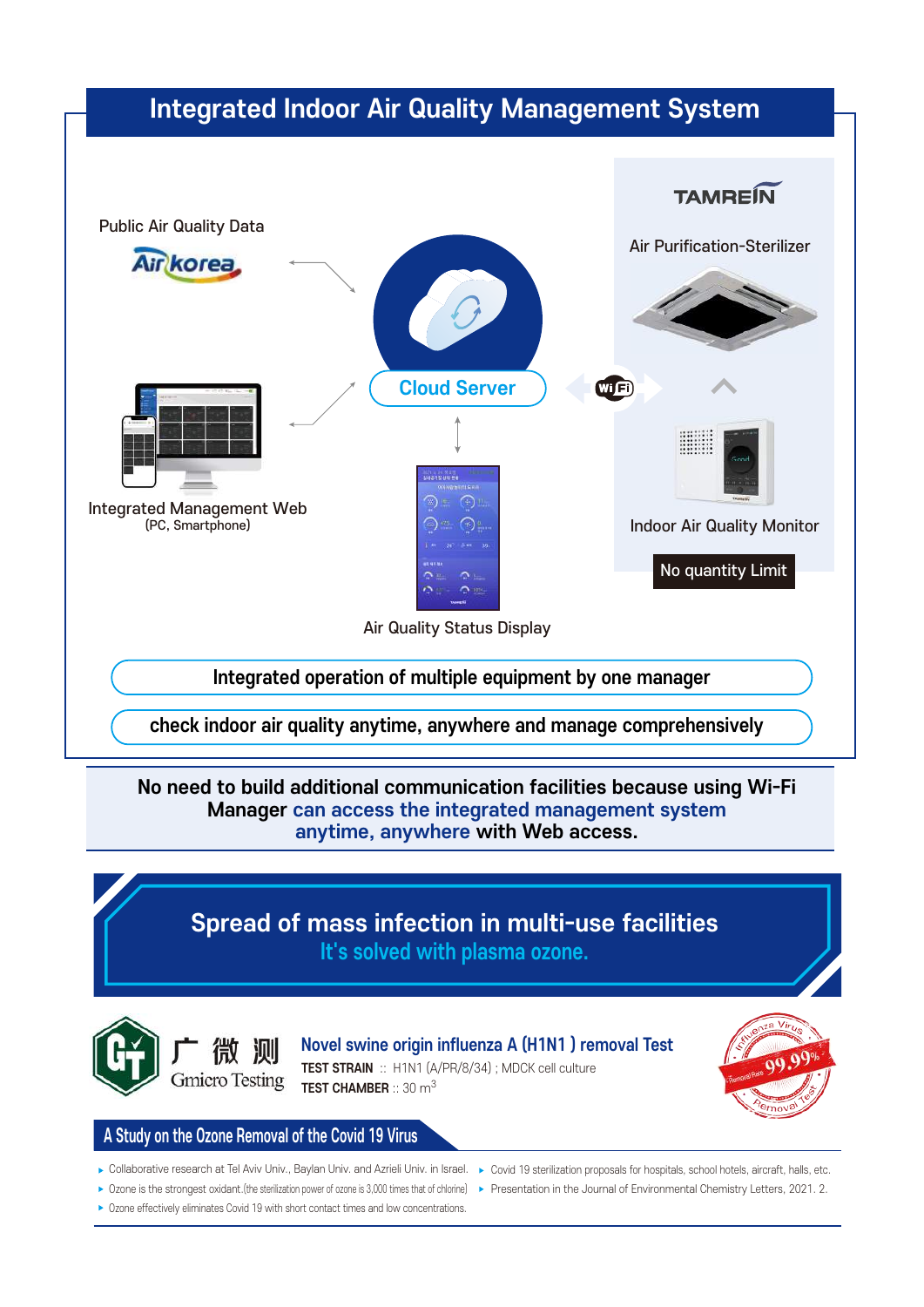## **TAMREIN Installation Case**